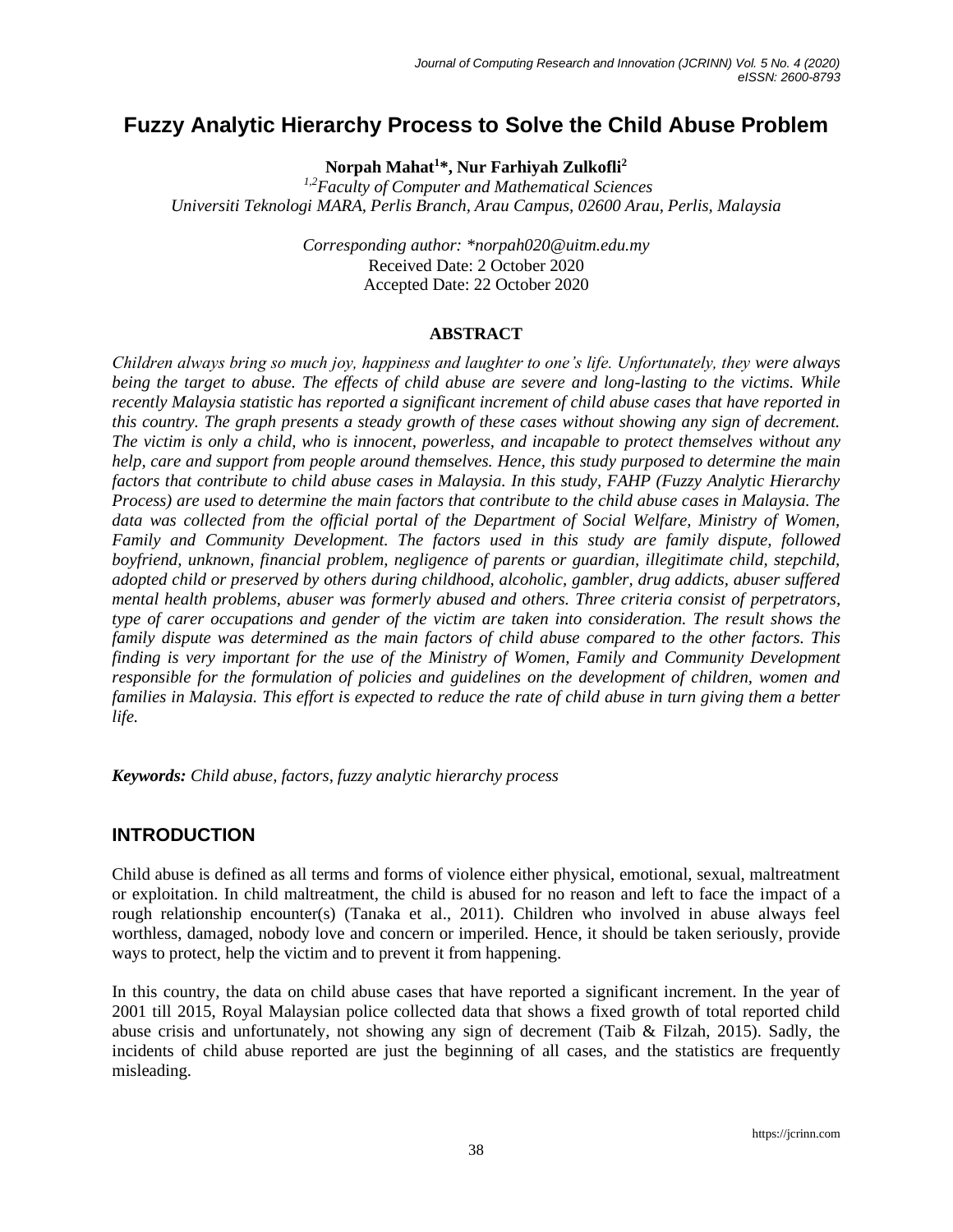Even in this country, many laws for protecting children welfare have been developed. Children are an integral asset for the future development of a nation. Instead of this notion, countries pay much attention to their growth and well-being. The uncertain outcome of these issues is its necessary connotation on each of the family members and the nation's aspiration to reach a better tomorrow. Many initiatives conducted by various social and by the Ministry, such as Promotion of Child Rights and Child Protection are essential to address the critical issue of Child sexual abuse and exploitation.

Moreover, many cases remain to be buried from the public knowledge and unreported every year due to factors such as shame, social stigma, guilt, lack of awareness, fear of the future of the child, fear of going through the legal battles and many more. Unfortunately, these factors cause children to suffer in the longterm allowed to be unrevealed. Therefore, there is a need to determine the factors of child abuse to construct the effective strategies and prevention methods to overcome the vital issue of child abuse.

A Fuzzy Analytic Hierarchy Process (FAHP) becomes a popular method in ranking important information (Fatemeh et al., 2019; Mahmoodzadeh et al., 2007; Özdağoğlu, 2007; Kabir & Hasin, 2011; Çebi & Karal, 2017; Erkan & Can, 2014). FAHP is a problem-solving method which is the combination of AHP (Analytical Hierarchy Process) approach that use a fuzzy logic and linguistic variables (Erkan & Can, 2014). The AHP is one of the multi-criteria decision-making (MCDM) methods used for selecting the rightful and not entirely ideal and alternative. The AHP method categorizes the evaluation of experts' opinions on alternatives according to relevant criteria. FAHP is derived from traditional AHP to make decisions related to quantitative and qualitative criteria. FAHP is used in stage where AHP is not sufficiency in deterministic evaluation. Thus, this study will be used FAHP to determine the factors of child abuse.

# **BACKGROUND**

This section will describe the background of the factors contribute to child abuse, criteria of the factors and fuzzy analytic hierarchy process.

# *i. Child Abuse Factors*

# *Family Dispute*

Noremy et al. (2012) in their study stated that family issues positively were the leading influences that force to child abuse. While the conflict occurred between family members or partners was also the main factor. Besides, Choo et al. (2011) on their recent study stated that the factors were weak in the study and lack of parent-child relationships. The conflict that occurs between any members of a family can be argument or jealousy, weak and lack communication which can result in misunderstandings and little decisiveness. Furthermore, various things could lead to family dispute such as split with partners, desertion, shortage and money difficulties, or even interference of relatives.

# *Followed Boyfriend*

Abdullah and Shah Haneef (2017) defined in their study show that approximately 70 percent of known suspects were the boyfriends and acquaintances of the victims. While Cheah and Choo (2016) in their study found that most of the perpetrators of child sexual abuse are known to the child sexual abuse survivors.

# **Unknown**

Abas (2012) in her study stated that the cause of child violence has remained unknown and until now no single factor results in abuse. Besides, the unknown factor of child abuse has been stated by Malaysian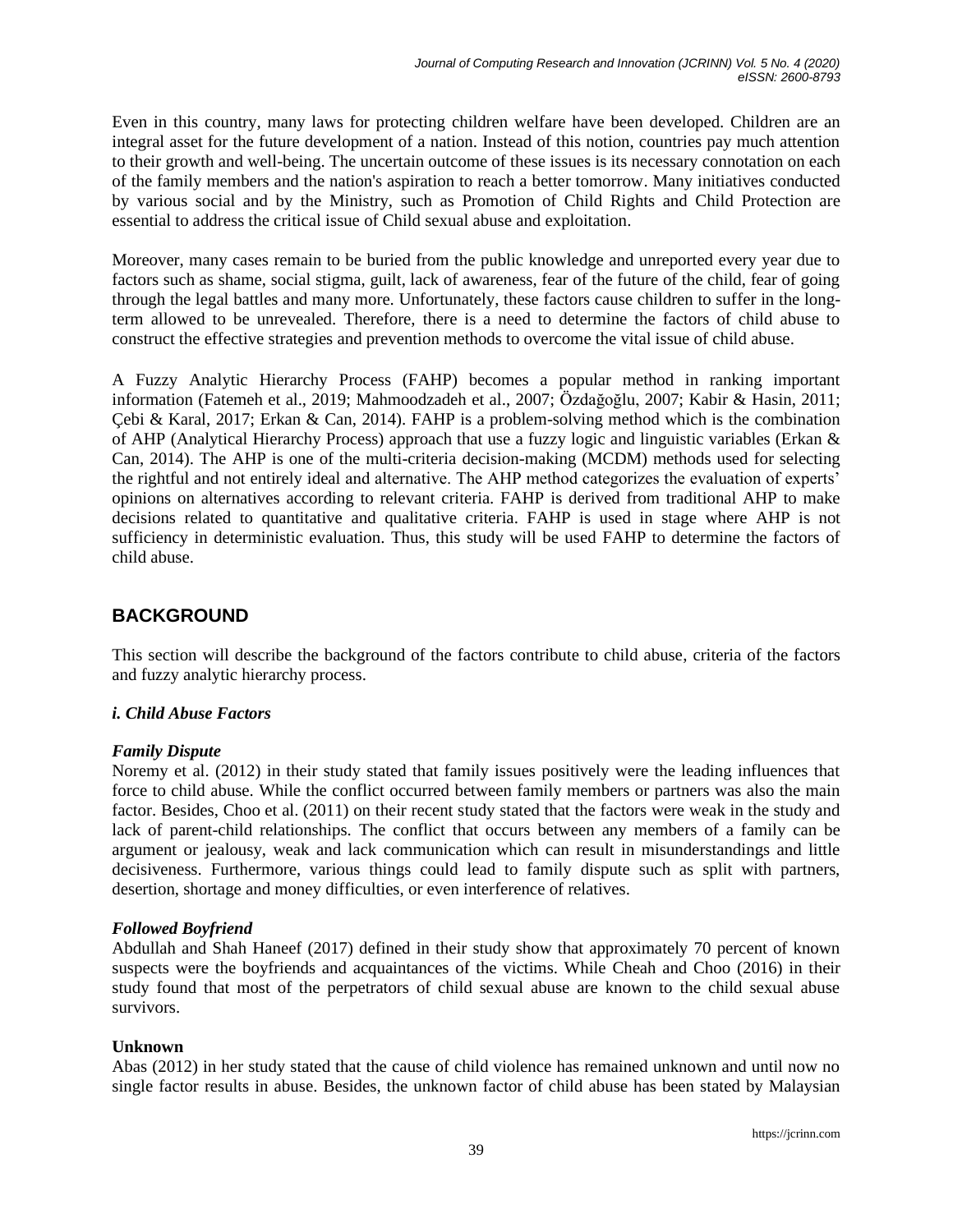Department Social Welfare in their annual statistic report under part of children in need of care and protection by cause of abuse.

#### **Financial Problem**

Meanwhile, based on the study that was conducted by Noremy et al. (2012) among several families that was reported for abandonment and physical child abuse in Selangor to the District of Social Welfare Department revealed that almost all the respondents stated that the main factor that forces them to abuse the children is financial problem. Due to pressure and stress because of lack of money and lackluster motivation also the great factors of child abuse. United Nations Children's Fund (UNICEF) Malaysia revealed substantial confirmation that higher rates of poverty are one of the leading causes of adolescent impregnation, with teen mothers always ending up either become jobless or in low paid jobs (Hayward, 2011).

#### **Negligence of Parents or Guardian**

Neglect has the worst effects on children's development and psychological well-being. It is connected to many weaknesses, disadvantages toward the victims such as intellectual and language difficulties and social communications. Besides it can be in a various term such as educational, emotional, medical and physical (Legano et al., 2009). The study shows that being neglected in childhood may be as harmful as physical and emotional abuse (Rosana et al., 2012).

#### **Illegitimate Child, Stepchild, Adopted Child or Preserved by Others During Childhood**

Sedlak et al. (2010) in their research stated that family structure is the most vital risk factor in child abuse where the risk rises when children live with nonbiological parents. Furthermore, foster children are 10 times riskier to be victims of child sexual abuse and unfortunately, they are 20 times likely more possibility to be victims who live with a single mother or father that has a live-in partner.

#### **Alcoholic, Gambler, and Addicts**

The other factor stated by respondents was the influence of alcohol from parents. One respondent claimed that when he was in a drunken state, it certainly influenced him to abuse his children physically (Noremy et al., 2012). Gambling addiction is often associated with depression, and depression cannot be controlled quickly and lead to child abuse. Dion et al. (2010) in their research shows numerous rates of sexual abuse committed by pathological gamblers. While Rosana et al. (2012) in their research suggest the increased jeopardy of drug use connected with child physical abuse and concluded that there is a highly consistent association between various of child abuse and drug addicts.

#### **Abuser Suffered Mental Health Problems or Was Formerly Abused**

The other factors that can cause the incidence of child abuse stated by respondents was a mental disorder (Noremy et al., 2012). Ahmad and Mazlan (2014) found in their study that childhood trauma experiences can lead to child abuse. Later, once being a victim, there is a high probability to become an abuser (Santosh, 2016).

#### **Others**

The other factors of child abuse cases that stated by Malaysian Department Social Welfare were uncomfortable residence, perpetrator with a hot temper, naughty child, mother remarried, sex maniac, a child with disabilities, involved in crimes. The other factors stated by respondents were home surroundings, a crisis with nearby residents or less of support from other people. Choo et al. (2011) on their recent study found that neighborhood or community environments also contribute to this abuse. Children with disabilities especially those who cannot understand abusive practices, are riskier of sexual abuse (Child Welfare Information Gateway, 2018). Furthermore, children's misbehavior was the leading factors that force to child abuse cases.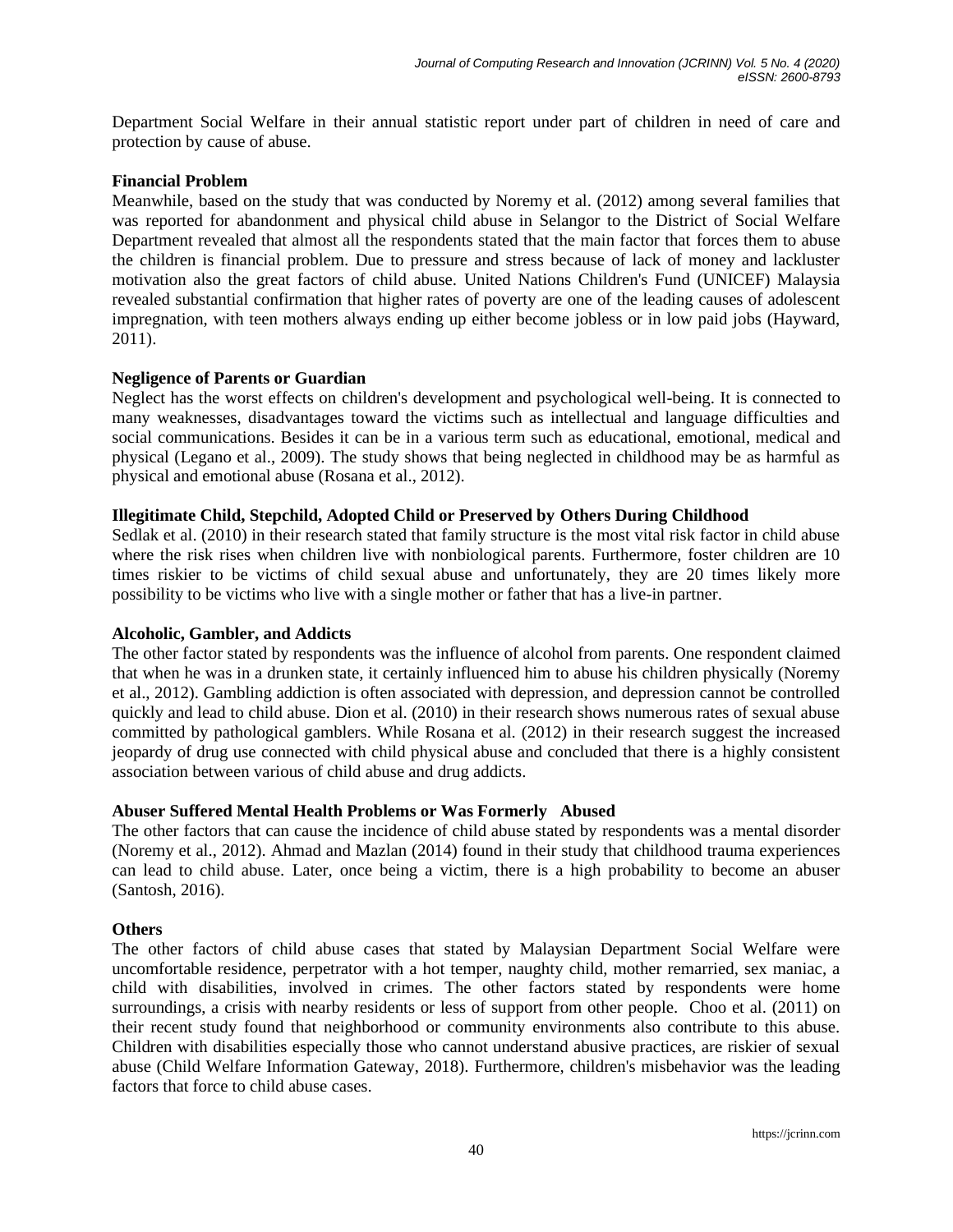#### *ii. Criteria that Contributes to Factors of Child Abuse*

#### **Perpetrators**

Santhosh (2016) in his research that correlated to the perpetrators of child abuse exposed that every person could be vulnerable to these abuses. Besides, the annual statistic report Department of Social Welfare under the section of children in need of care and protection stated that the perpetrator could be parents, child's partner, caregivers, child's relatives, step-parent or foster parents, and others. Since the perpetrators are not exclusive to a certain character, identity and the relationship status with the victims, this study considered perpetrators as one of the criteria that contribute to child abuse.

#### **Types of Carer Occupations**

Social Welfare Department specified in the yearly statistic report of children abuse where there is various kind of carer occupations such as private sector worker, housewife, unemployed, village worker, government servant, caregivers or maid, factory worker, part-time worker, and others. Besides, the results from the annual reports show a positive correlation between the type of carer occupation and abused children as the study shows that various occupation could correlate with child abuse. Thus, this study considered the type of carer occupation.

#### **Gender of The Victims**

Choo et al. (2011) in his study recently stated that usually, females stated desertion compared to male. However, males resulted in more physical and emotional abused including sexual abuse. According to the analyst, there is lower exposure to interaction events. Besides, males have a significantly higher prevalence of emotional victimization. In contrast, Fry (2012) in his research stated that global data has determined that almost half of the children from across the country described having experienced severe and frequent physical abuse. While approximately 1 per five of child sexual abuse victims is females and nearly 10 percent of the victims are males. Since many recent studies proved many and different results about the relationship of victim's genders and child abuse, this study considered the gender of victims.

#### *iii. Fuzzy Analytic Hierarchy Process (FAHP)*

FAHP provides different decision making levels with numerous criteria to rank alternatives (Fatemeh et al., 2019). When a decision making involved, one of the efficient methods that good in managing data is Fuzzy AHP (Mahmoodzadeh et al., 2007). To handling the incapability of the AHP, Fuzzy AHP comes into practical approach in handling linguistic variables. Moreover, there is a more accurate description of the decision-making process if this approach was used (Kabir & Hasin, 2011).

Besides, Özdağoğlu (2007) stated that FAHP is a fabricated development of Analytical Hierarchy Process which is related to the fuzziness of the decision makers. Furthermore, they also reached the classical AHP is appropriate to make the decision to accurate result if the information is specific, but if the information is uncertainty, the fuzzy logic is fit to determine the decisions.

While Çebi and Karal (2017) stated in their study reveals that FAHP method can be used in students' projects evaluation in education, with more accurate results in the evaluation of projects can be acquired, and more subjectivity in the evaluation process can be decreased. FAHP is a problem-solving method which is the combination of AHP approach use of fuzzy logic and linguistic variables (Erkan  $\&$  Can, 2014).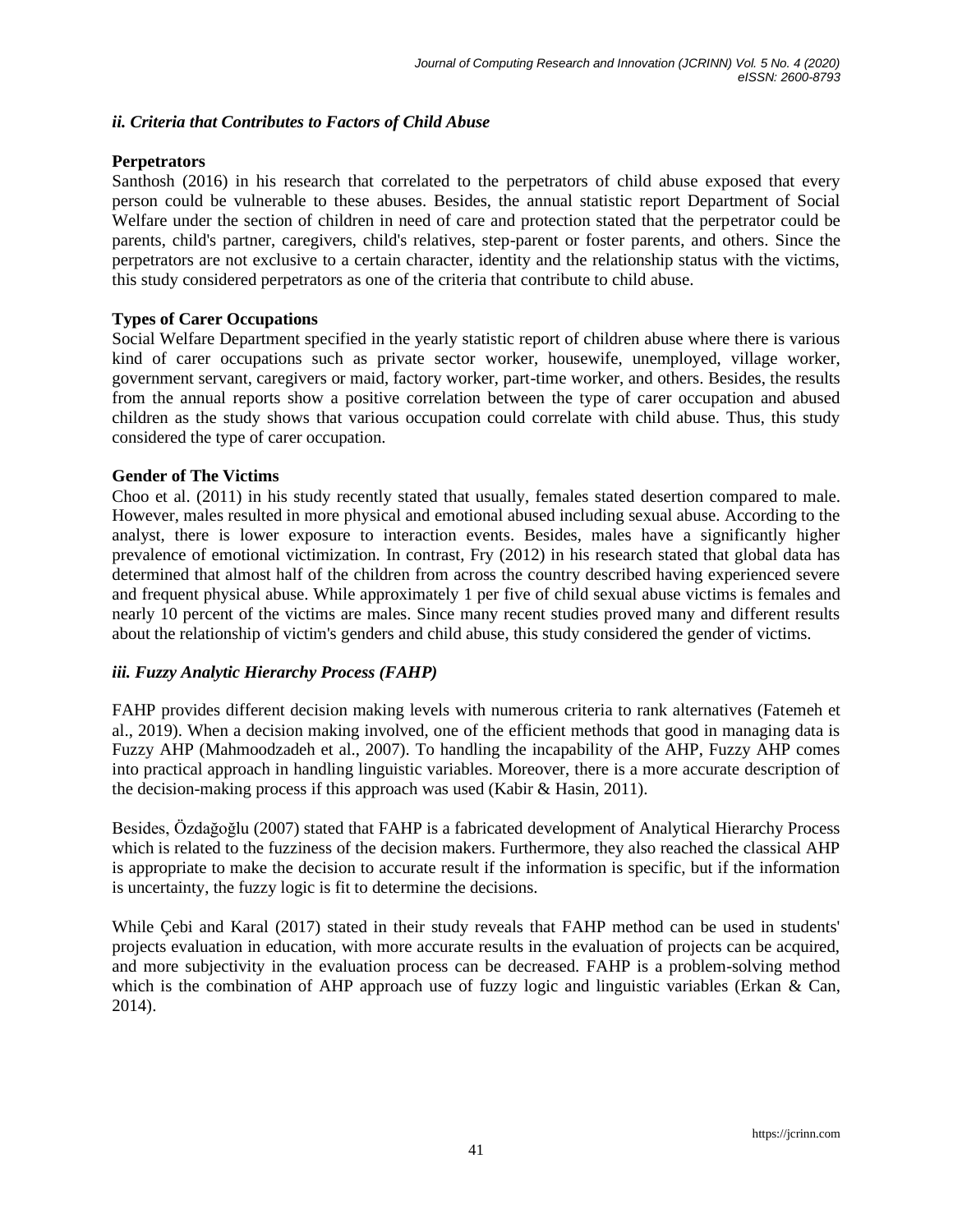# **METHODOLOGY**

This study will use secondary data in collecting data process. This data is collected from the official portal of the Department of Social Welfare, Ministry of Women, Family and Community Development. The data is about the statistic of child abuse cases from every country in Malaysia and collected from the section of Children in Need of Care and Protection. The data is collected by year, state, sex, type of cases, ethnic group, perpetrator, cause of abuse and type of occupations. This research uses Fuzzy AHP approach as the primary methodology to find the criteria weights of the aspects or characteristics and to allocate factors into various types by practicing the data set.

Based on the data collected from the annual statistic report from The Social Welfare Department, there are nine significant factors of child abuse. The factors are a family dispute, followed boyfriend, financial problem, negligence of parents or guardian, illegitimate child or stepchild or adopted child and preserved by others during childhood, alcoholic or gambler or addicts, abuser suffered mental health problems or were formerly abused, unknown and others. The others involve uncomfortable residential, mother remarried, naughty child, hot temper, hyperactive, superstition or tradition, involved in crimes, sex crazy and baby or child with disabilities.

Regarding the observation from the data as mentioned above, three criteria were chosen and selected. The criteria were the perpetrator, type of carer occupations and gender of the child. Most of the perpetrator involves mother, father, child's partner, families, and other people while the type of carer occupations includes private sector worker, housewife, unemployed and others.

The next step is ranking the criteria by using FAHP (Ahyan, 2013).

#### *Step 1*

Defined the label and ranking the factors of child abuse. There are nine factors included in this study, and every factor was labelled as C1 until C9 as shown in Table 1. Figure 1 shows the hierarchy of the factors of child abuse ranking.

| N <sub>0</sub>   |                | <b>Label Factors of Child Abuse</b>                                                  |  |  |  |
|------------------|----------------|--------------------------------------------------------------------------------------|--|--|--|
|                  | C <sub>1</sub> | Family dispute                                                                       |  |  |  |
| $\mathbf{2}$     | C2             | <b>Others</b>                                                                        |  |  |  |
| 3                | C <sub>3</sub> | Followed boyfriend                                                                   |  |  |  |
| $\boldsymbol{4}$ | C <sub>4</sub> | Unknown factors                                                                      |  |  |  |
| $\overline{5}$   | C <sub>5</sub> | Financial problem                                                                    |  |  |  |
| 6                | C <sub>6</sub> | Negligence of parents or guardian                                                    |  |  |  |
| 7                | C <sub>7</sub> | Illegitimate child, stepchild, adopted child or preserved by others during childhood |  |  |  |
| 8                | C <sub>8</sub> | Alcoholic, gambler and addicts                                                       |  |  |  |
| $\mathbf Q$      | C9             | Abuser suffered mental health problems or was formerly abused                        |  |  |  |

Table 1: The label of the factors or causes of child abuse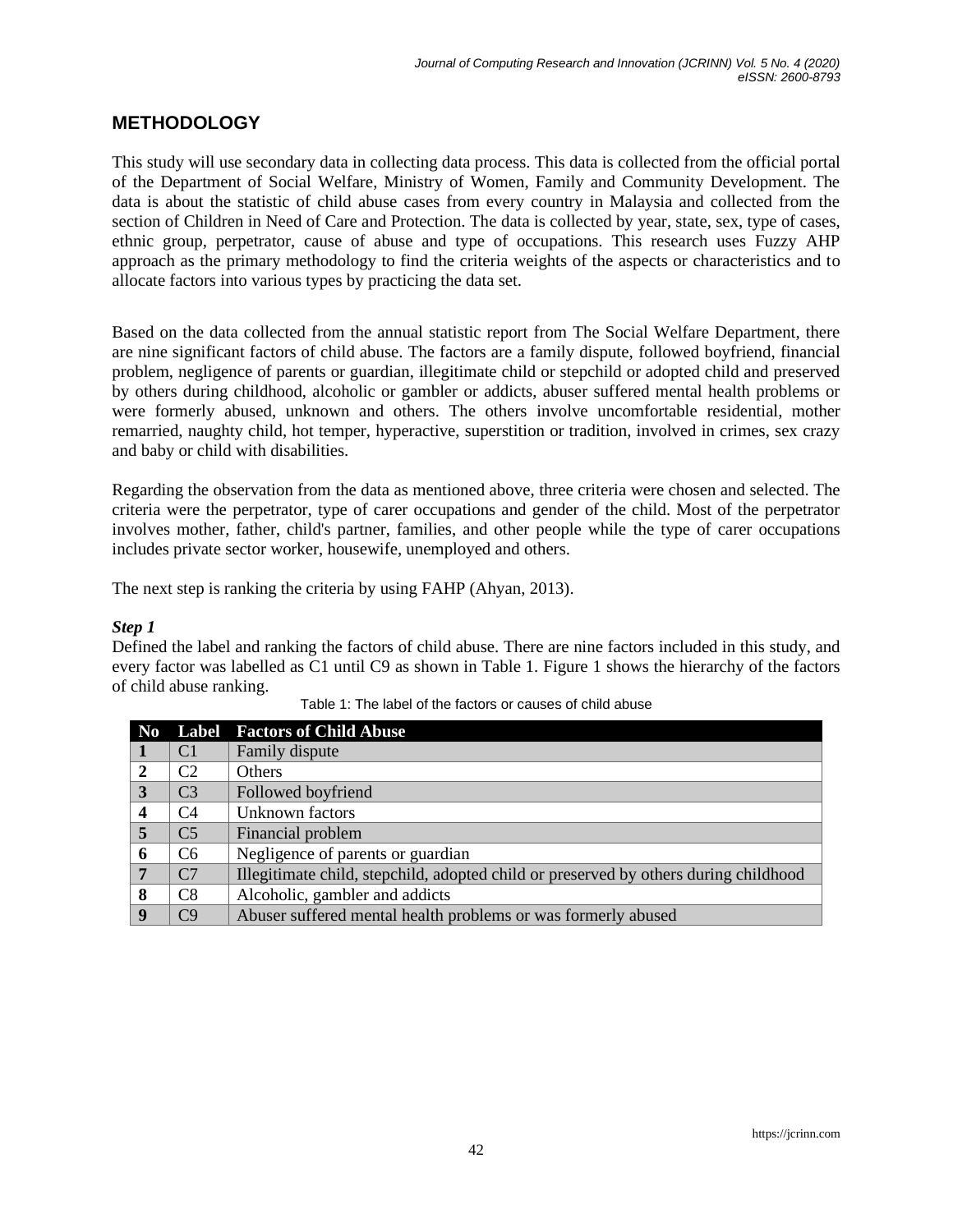

Figure 1: Hierarchy of the factors of child abuse ranking

#### *Step 2*

Make the comparison of the criteria through the linguistic terms with fuzzy triangular members (Ahyan, 2013). Then, construct Fuzzy triangular scale for the pairwise comparison matrix for every criterion.

|                   |                                     |                                          |         |               |             | ake the comparison of the criteria through the linguistic terms with fuzzy triangular members (Ahyan, |         |     |
|-------------------|-------------------------------------|------------------------------------------|---------|---------------|-------------|-------------------------------------------------------------------------------------------------------|---------|-----|
|                   |                                     |                                          |         |               |             | 13). Then, construct Fuzzy triangular scale for the pairwise comparison matrix for every criterion.   |         |     |
|                   | 1 $\tilde{a}_{12}$ $\tilde{a}_{1k}$ |                                          |         |               | Perpetrator | Occupation                                                                                            | Gender  |     |
| $\tilde{a}_{21}$  |                                     | $\ldots \ \ \widetilde{\mathsf{a}}_{2k}$ |         | Perpetrator   | (1,1,1)     | $(1/9,1/7,1/6)$ $(1/4,1/3,1/2)$                                                                       |         |     |
|                   |                                     |                                          |         | Occupation    | (6,7,8)     | (1,1,1)                                                                                               | (2,3,4) | (1) |
| $\tilde{a}_{\nu}$ | Gender<br>$\tilde{a}_{k2}$          |                                          | (2,3,4) | (1/4,1/3,1/2) | (1,1,1)     |                                                                                                       |         |     |

Let  $\tilde{A}$  represent the k\*k-judgment matrix containing triangular fuzzy number  $\tilde{a}_{ij}$  for all  $i, j \in \{1,2,...,k\}$ is given by equation (1) were  $\tilde{a}_{ij} = (l_{ij}, m_{ij}, u_{ij})$  with  $l_{ij}$  is lower and  $u_{ij}$  is the upper limit and  $m_{ij}$  is the most likely value, where we use the geometric mean of  $l_{ij}$  and  $u_{ij}$  in this paper. So,  $m_{ij} = \sqrt{l_{ij} * u_{ij}}$  when  $\tilde{a}$ *i* $j = 1$ , it *i* is equal to *j*, and  $\tilde{a}$ *ij* = 1,3,5,7,9 or it *i* is not equal to *j* then  $\tilde{a}$ *ij* = 1<sup>-1</sup>,3<sup>-1</sup>,5<sup>-1</sup>,7<sup>-1</sup>,9<sup>-1</sup>.

 $\tilde{U}_1$  and  $\tilde{U}_2$  assumed as two triangular fuzzy number with  $\tilde{U}_1 = (l_1, m_1, u_1)$  $\tilde{U}_1 = (l_1, m_1, u_1)$  and  $\tilde{U}_2 = (l_2, m_2, u_2)$  $\tilde{U}_2 = (l_2, m_2, u_2)$ . The basic operation  $\tilde{U}_1 + \tilde{U}_2 = (l_1 + l_2, m_1 + m_2, u_1 + u_2), \qquad \tilde{U}_1 \otimes \tilde{U}_2 = (l_1 l_2, m_1 m_2, u_1 u_2)$  $\tilde{U}_1 \otimes \tilde{U}_2 = (l_4 l_2, m_4 m_2, u_4 u_5)$ and l l J  $\backslash$  $\overline{\phantom{a}}$ J  $-1 = \left($ 1 *'''*11 11 1 1 1 , 1 ,  $\sim$  -1  $\pm$  1  $\tilde{U}_1^{-1} = \left[ \frac{1}{u_1}, \frac{1}{m_1}, \frac{1}{u_2} \right]$ . When the respondent is more than one, calculate the average of each value as  $\sum$ = *k i ij k ij k*  $\tilde{a}_{ii} = \sum a_i$ 1  $\widetilde{a}_{ii} = \sum \widetilde{a}^{\kappa}{}_{ij} \bigg/_{\!\! L}$  .

*Step 3*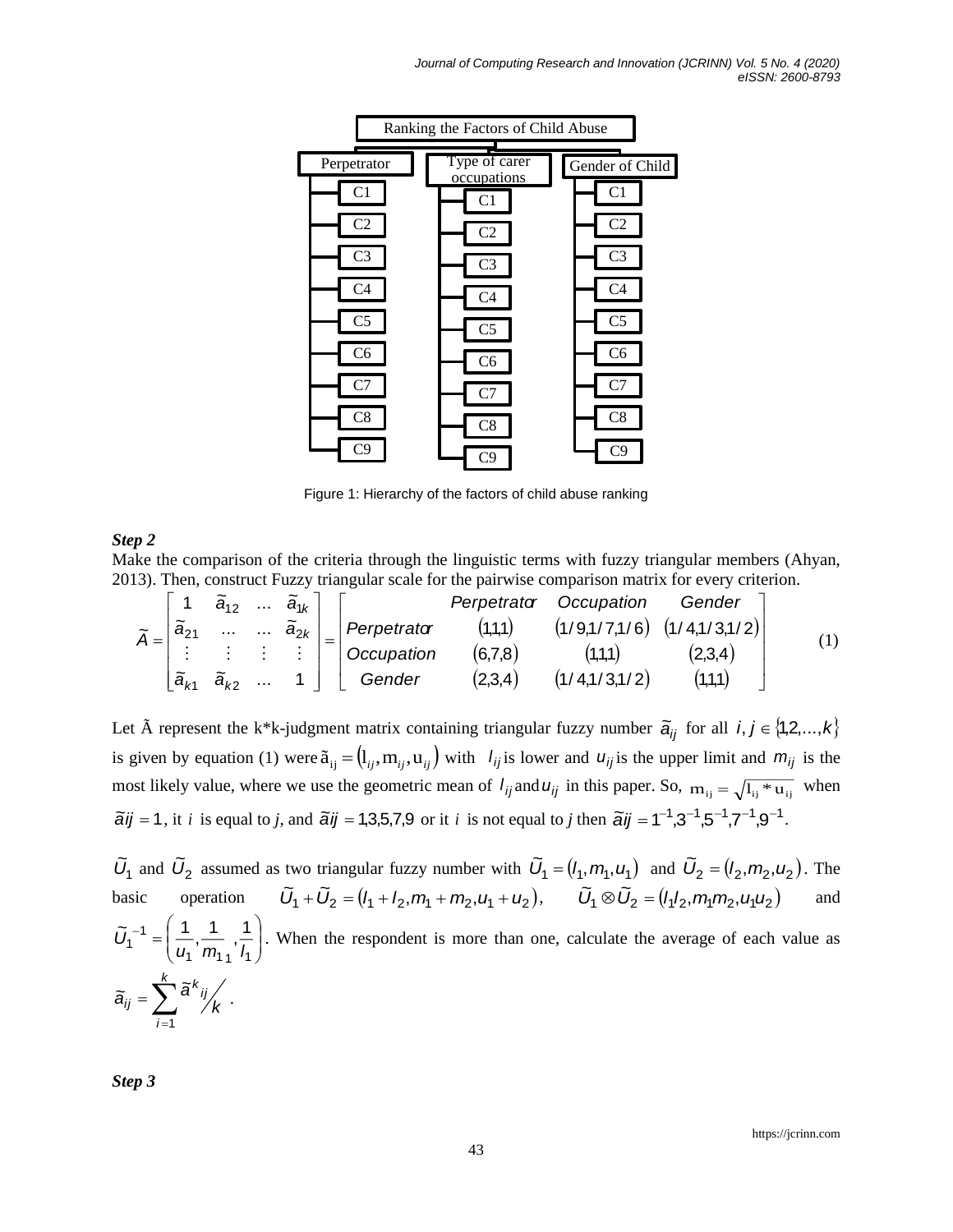For every criterion, develop the geometric mean from a fuzzy comparison matrix,  $\tilde{g}_i = \prod$ = *k j*  $\widetilde{g}_i = \prod \widetilde{a}_{ij}$ . The 1

summation of the geometric mean values will be multiplied to the power of 1/k where k is the number of criteria used in this study while  $\tilde{g}_i$  is denoted as the complete geometric mean values.

#### *Step 4*

Determine the values of the fuzzy weight for every criterion. Find the values of the total vector of each geometric mean and the reverse (-1) power of the values first, then determine the fuzzy weight as  $\big(\widetilde{U}_1 + \widetilde{U}_2 + ... \widetilde{U}_k \big)^{\!-1}$  $\tilde{a}_i = \tilde{U}_i \otimes (\tilde{U}_1 + \tilde{U}_2 + ... \tilde{U}_k)$  and  $\tilde{a}_i = (l_{ai}, m_{ai}, u_{ai})$ .

#### *Step 5*

Determine the values of the average of the fuzzy weight of each criterion, *v<sup>i</sup>* and normalized values of the relative weights, *n<sup>i</sup>* .

The average weight for every criterion,  $v_i$  was determined by dividing the values of fuzzy weight with 3, since the values  $l_i$ ,  $m_i$  and  $u_i$  considered as three variables. Then the  $v_i$  calculation is  $v_j = (l_{ai}, m_{ai}, u_{ai})/3$ 

*k*

*i*

1

.

. Then normalize the values of the relative weights as  $n_i = v_i / \sum_{i=1}^{n}$ =  $n_i = v_i / \sum v_i$ 

#### *Step 6*

Repeat the above steps to find the ranking for each decision alternatives for each criterion. Hence, multiply each alternatives weight with each criterion weight and select the best result.

# **RESULTS AND DISCUSSION**

The ranking of child abuse criteria can be ranked as shown in Table 2. The weight values were calculated by using six step of FAHP. The numerical was started from pairwise comparison matrix as shown in equation (1). Then, find the geometric mean value, for example of perpetrator criteria:  $[(1 \times 1/8 \times 1/4)^{1/3}]$  $1 \times 1/7 \times 1/3$ <sup>1/3</sup>,( 1 x 1/6 x 1/2)<sup>1/3</sup>]=(0.31,0.36.0.44). Then, find the total of geometric mean for all criteria:  $(3.40, 4.12, 4.87)$ . After that, find the fuzzy weight:  $[(0.31, 0.36, 0.44)$  x  $(3.40x4.12x4.87)^{-1}]$  $=(0.06, 0.09, 0.13)$ . Lastly, determined the averaged of the fuzzy weight and normalized:  $(0.06, 0.09, 0.13)/3=0.09$ .

The number of the weight of each factor represents the priority value associated with the hierarchy node (Saaty, 1980). Its shows that the type of carer occupations as the first rank as their weight is 0.66 which means 66% contributed to the factors of child abuse in Malaysia. It is followed by the gender of the child contributed 25%. The last criteria was the perpetrator with that considered as the least criteria that contributed 9% to the abuse.

| <b>Factors</b>            |      | Weight Ranking |
|---------------------------|------|----------------|
| Type of carer occupations | 0.66 |                |
| Gender of victim          | 0.25 |                |
| Perpetrator               | 0.09 |                |

Table 2: The ranking of criteria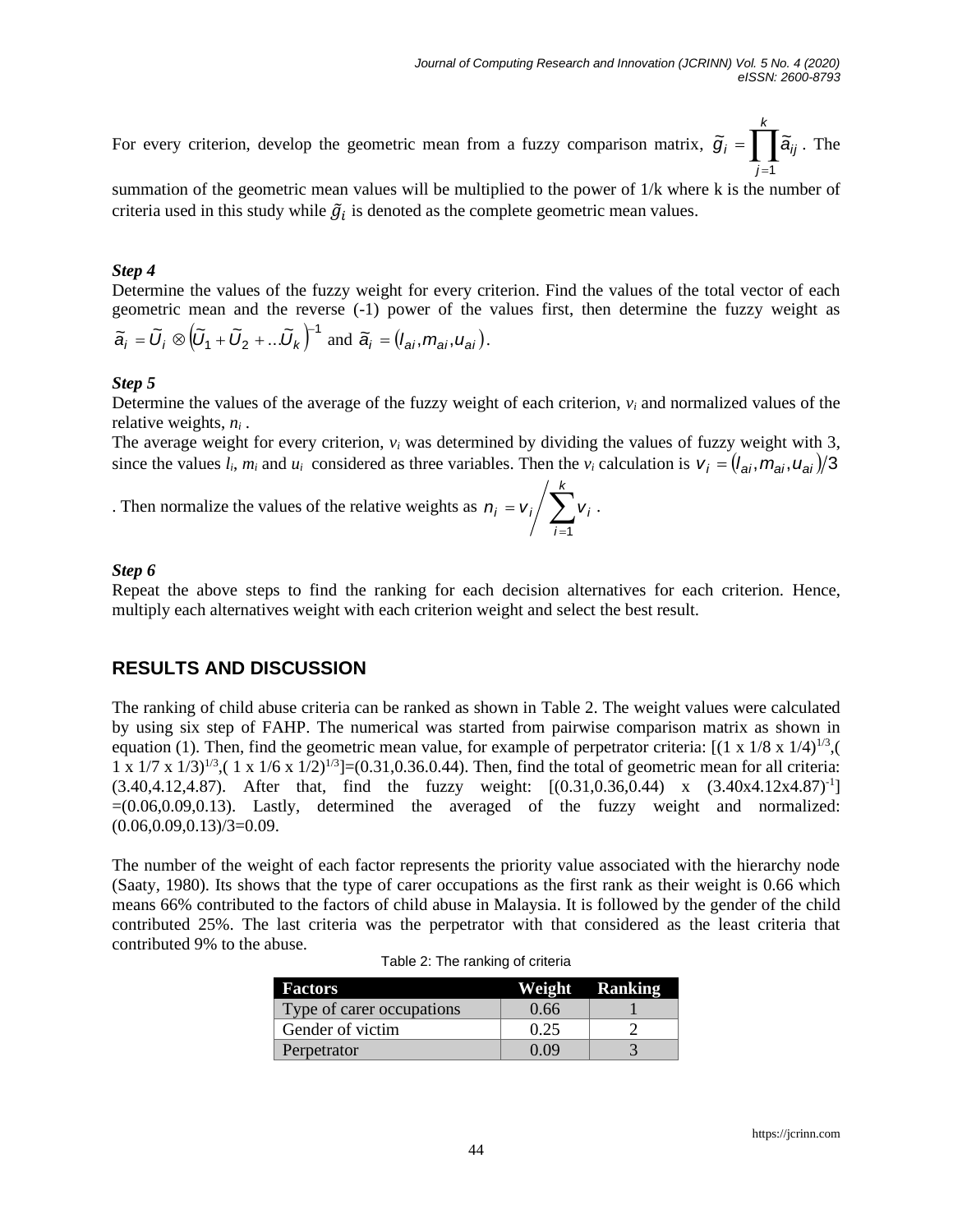Table 3 shows the ranking for child abuse factors based on their weight. Referred to the Table 3, factor C1 which is "family dispute" with the weight value 0.29 is the highest value compared to the other factors. The "family dispute" factor presents 29% contributed as the main factors of the child abuse.

| <b>Factors</b>         | <b>Weight Ranking</b> |   |
|------------------------|-----------------------|---|
| C <sub>1</sub>         | 0.29                  |   |
| C <sub>2</sub>         | 0.22                  | 2 |
| C <sub>3</sub>         | 0.13                  | 3 |
| $\overline{C4}$        | 0.12                  | 4 |
| $\overline{\text{C5}}$ | 0.09                  | 5 |
| C <sub>6</sub>         | 0.06                  | 6 |
| C7                     | 0.04                  | 7 |
| C8                     | 0.03                  | 8 |
| $\overline{C}9$        | 0.02                  | Q |

Table 3: The label of the factors or causes of child abuse

The next ranking were C2-others factor (22%), C3-followed boyfriend (13%), C4-unknown factors (12%), C5-financial problem (9%), C6-negligence of parents or guardian (6%), C7-illegitimate child, stepchild, adopted child or preserved by others during childhood (4%), C8-alcoholic, gambler and addicts (3%) and C9-abuser suffered mental health problems or was formerly abused (2%).

This study found the family dispute becomes the main reasons behind child abuse cases in Malaysia. This finding is also have been supported by Malaysian Department Social Welfare. The department mentioned that 4,583 of the 26,314 child abuse cases recorded from 2013 to November 2019 were due to family disputes. Noremy et al. (2012) in their study found that the financial problems as a main factor that drives them to acts of the abusing the child followed by family crisis factors. Their study was limited at Selangor in year 2012 likely to be the cause of the difference in results.

The finding of this study is expected to help the authorities to take action seriously the case of child abuse. This study also suggests to the Ministry of Women, Family and Community Development to formulate the policies and guidelines for prosperous family in addition to enhanced parenting training and course throughout the country. As their proactive actions hopefully will solving the child abuse problem.

# **CONCLUSION**

In conclusion, the results show that the main factor that contribute to child abuse is family dispute. Many factors can contribute to family dispute such as lack of communication, money matters and argument among family members. Besides, the main criteria that affect this abuse was the carer's occupation.

This study can be improved by adding other alternatives to be ranked by considering its external factors as well. Besides, the sub-criteria are considered in evaluating child abuse cases. Other methods like Fuzzy hybrid AHP-TOPSIS, Fuzzy ELECTRE, Fuzzy hybrid SAW-VIKOR are recommended to be used to study further.

# **REFERENCES**

Abas, A. B. (2012). Child abuse in Malaysia: Legal measures for the prevention of the crime and protection of the victim. *International Journal of Social Sciences and Humanity Studies*, 4(2), 1- 10.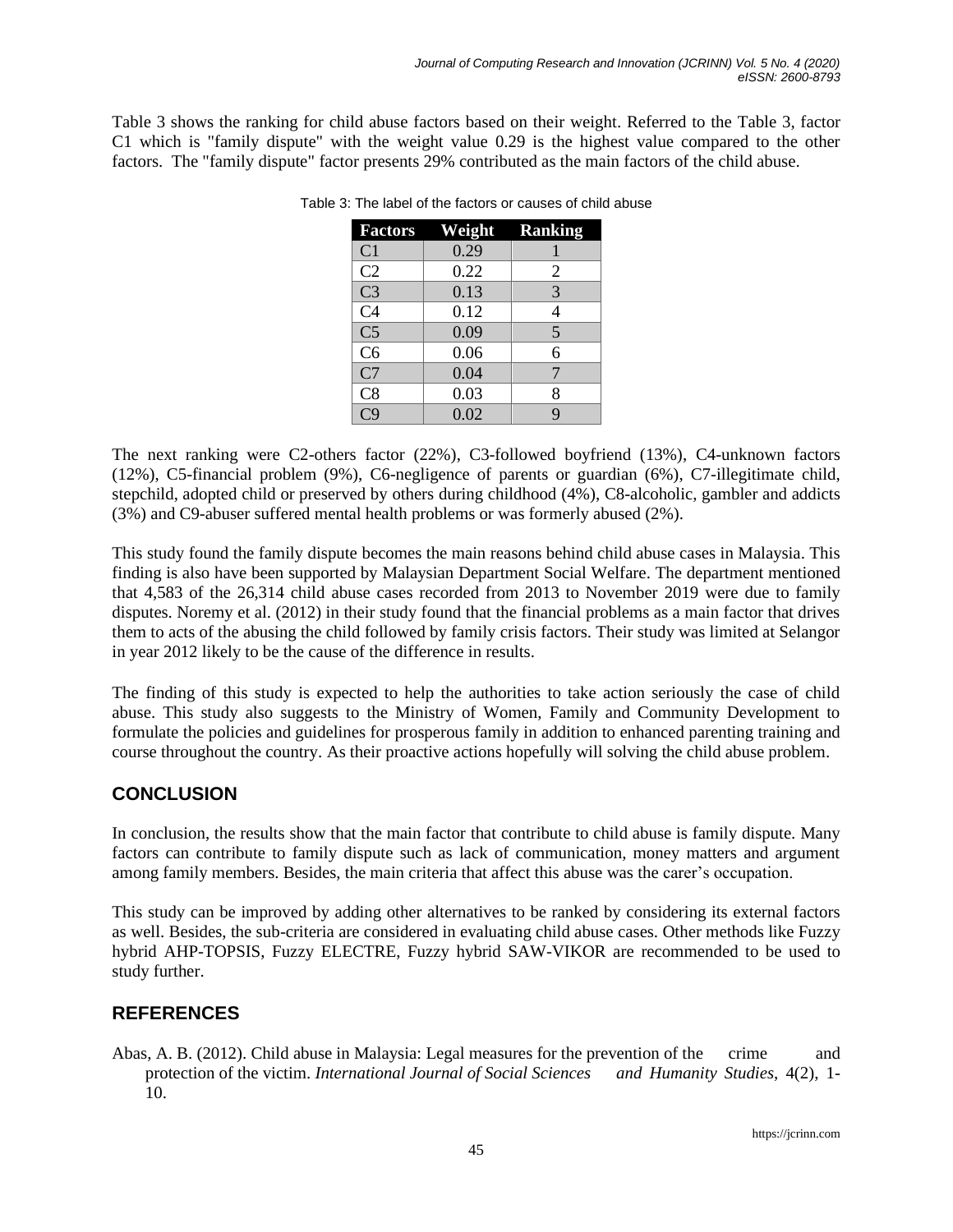- Abdulah, N. A., & Shah Haneef, S. S. (2017). The statutory rape law in Malaysia: An analysis from shariah perspective. *International Journal of Business, Economics and Law*, 14(5), 9-14.
- Ahmad, A. & Mazlan, N.H. (2014). Substance abuse and childhood trauma experiences: Comparison between incarcerated and non-incarcerated youth. *Procedia-Social and Behavioral Sciences,* 113, 161-170.
- Ayhan, M. B. (2013). A fuzzy AHP approach for supplier selection problem: A case study in a Gear motor company. *arXiv preprint arXiv:1311.2886.*
- Çebi, A., & Karal, H. (2017). An Application of Fuzzy Analytic Hierarchy Process (FAHP) for Evaluating Students' Project. *Educational Research and Reviews*, 12(3), 120-132.
- Cheah, I. G. S., & Choo, W. Y. (2016). A review of research on child abuse in Malaysia. *Medical journal of Malaysia*, 71(Suppl 1), 87-99.
- Choo, W. Y., Dunne, M. P., Marret, M. J., Fleming, M., & Wong, Y. L. (2011). Victimization experiences of adolescents in Malaysia. *Journal of Adolescent Health,* 49(6), 627-634.
- Department of Social Welfare, Ministry of Women, Community and Family Development. Retrieved from<http://www.jkm.gov.my/jkm/index.php>
- Dion, J., Collin-Vézina, D., De La Sablonnière, M., Philippe-Labbé, M. P., & Giffard, T. (2010). An exploration of the connection between child sexual abuse and gambling in Aboriginal communities. *International Journal of Mental Health and Addiction*, 8(2), 174-189.
- Erkan, T. E., & Can, G. F. (2014). Selecting the best warehouse data collecting system by using AHP and FAHP methods. *Technical Gazette*, 21(1), 87-93.
- Fatemeh, K., Nilourfar, P.K., Masoud, R.G. & Farimah, M.R. (2019). Application of fuzzy analytic hierarchy process (FAHP) in failure investigation of knowledge-based business plans. *SN Applied Sciences,* 1, 1368.
- Fry, D. (2012). Child maltreatment: Prevalence, incidence and consequences in the East Asia and Pacific Region. *Unicef.*
- Hayward, G. (2011). Teenage pregnancy and its health implications. International Journal of Public Health Research, (Special issue), 100-102.
- Kabir, G., & Hasin, M. A. A. (2011). Comparative analysis of AHP and fuzzy AHP models for multicriteria inventory classification. *International Journal of Fuzzy Logic Systems*, 1(1), 1-16.
- Legano, L., McHugh, M. T., & Palusci, V. J. (2009). Child abuse and neglect. *Current problems in pediatric and adolescent health care*, 39(2), 31-41.
- Mahmoodzadeh, S., Shahrabi, J., Pariazar, M., & Zaeri, M. S. (2007). Project selection by using fuzzy AHP and TOPSIS technique. *World Academy of Science, Engineering and Technology*, 30, 333- 338.